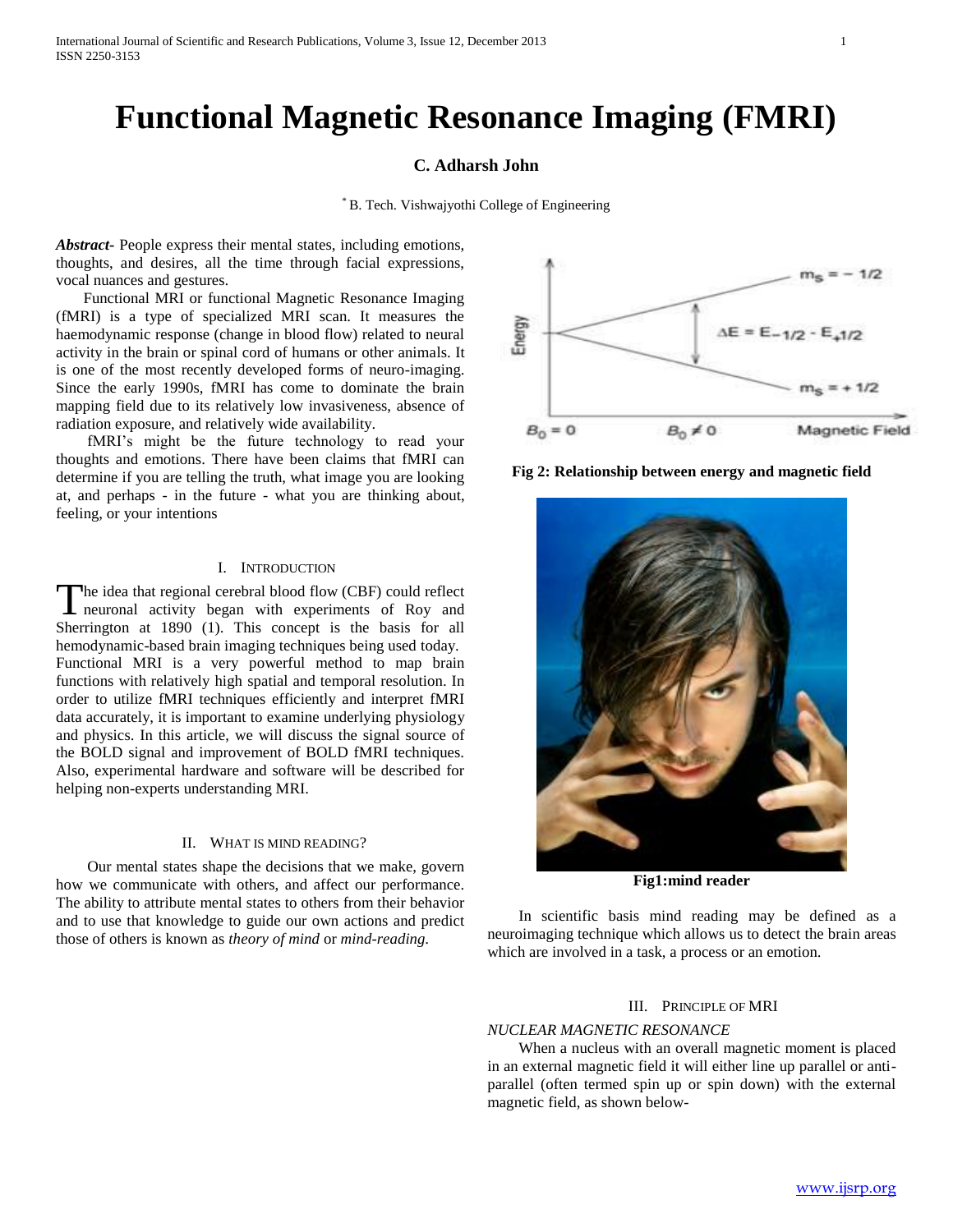

**Fig3: Magnetic dipole moment**

 Energy splitting of nuclear spin states as a function of an external magnetic field,  $B0 \text{ ms} = +1/2$  is the spin up state and ms  $= -1/2$  is the spin down state.

The difference between these two energy

Fig 2

states is proportional to the strength of the external magnetic field that the nucleus is in. As the external field increases, the energy difference between the two states increases.

 The energy difference is usually related to an amount of energy resonant with a radio frequency pulse. When a radio pulse is applied to the system, it can flip the spin, causing this subatomic magnetic needle to align itself antiparallel to the external magnetic field (the higher energy state).

 If a radiofrequency pulse is emitted of just the right amount of energy for the atom to absorb, the lower energy spin states will flip to the higher energy state. When the atoms go back to the lower energy state, they emit a radio frequency. When many atoms absorb and then re-emit this energy there is a detectable signal.

 For regular MRI's on our body the hydrogen nuclei in water molecules are used. Our bodies are more than 72% water, which is mainly found in soft tissue. A weighting is often done between the absorbed and emitted radio frequency signals to determine the different types of tissue. Then, by using s ome powerful mathematical computations and imaging techniques, the signals observed are transformed into an image of what absorbed and released these signals.



**Fig 4: Brain parts affected**

# IV. FUNCTIONAL MRI(FMRI)

 For fMRIs the focus is on blood, blood flow, and how much oxygen is in the

Fig 5

blood. During a thought neurons are activated or are being fired in regions of the brain. These active neurons need energy and they get it from glucose supplied by blood.Oxygen rich blood has about a 20% greater magnetic strength than deoxygenated blood.

 Acontrast between the oxygenated and deoxygenated blood can be observed using magnetic resonance imaging techniques.

The oxygenated blood produces the strongest signal when placed in a strong magnetic field .

 Radiologists interpreting fMRI scans measure the blood flow, blood volume, and oxygen levels, which is commonly known as the Blood-Oxygen-Level-Dependent or BOLD signal. A computer processes the detected signal and maps it into 3-D images that are colored based on the measured BOLD signal .

#### V. MIND READING USING FMRI

 The brain activity is mapped into cubes called voxels, which as similar to computer pixel (picture element). Each voxel (volumetric pixel element) represents tens of thousands of neurons or nerve cells. Most people have the same basic regions of the brain activated when thinking about the same object, when they have visited the same place, and when they perform or think about doing mathematical functions such as addition or subtraction.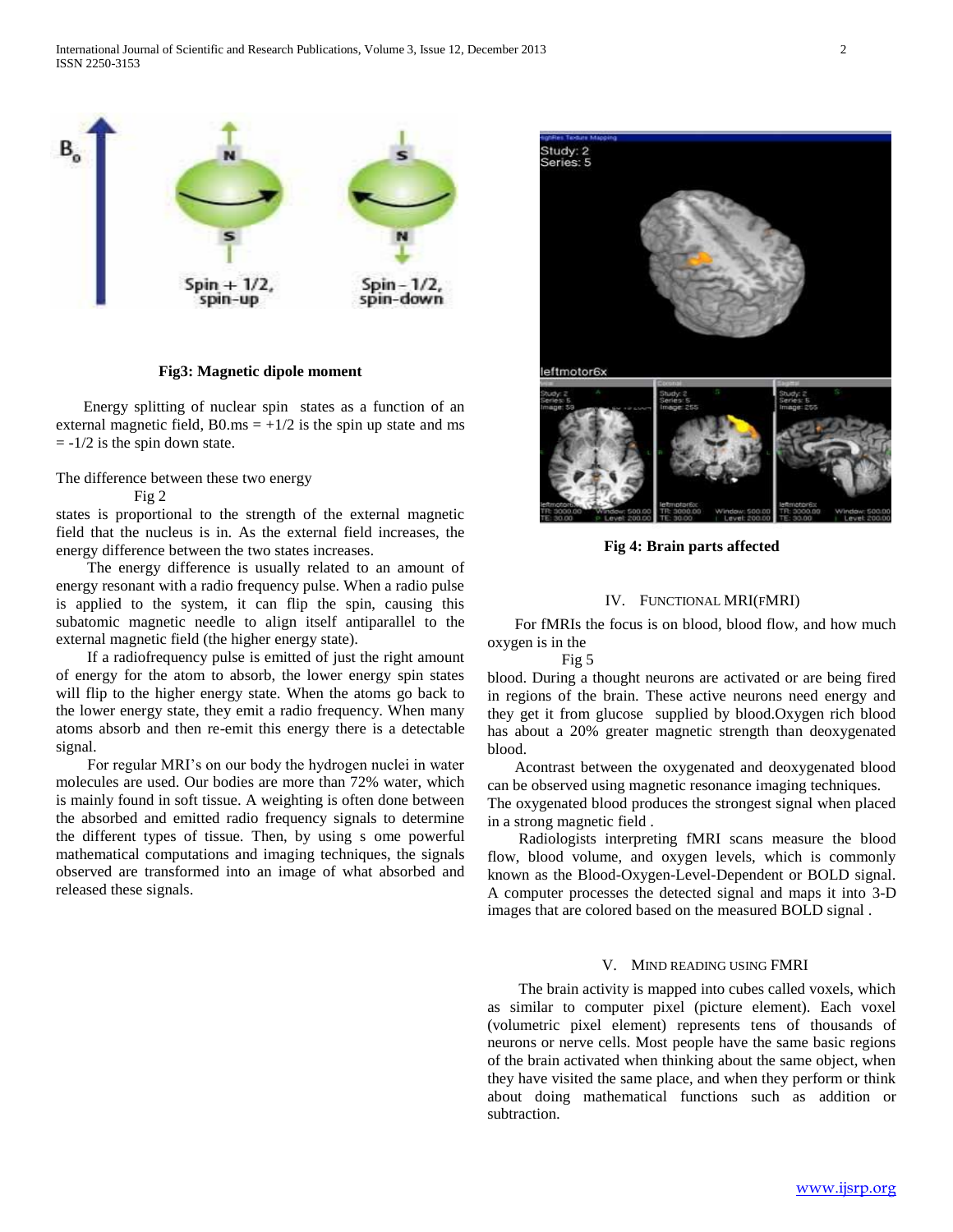Radiologists cannot use fMRI to determine each neuron's function, but they can get a mapping of active parts of the brain and they are getting better at interpreting these maps.



**Fig %:a bird**

 When you are thinking about something (let's say a bird), fMRI can show which voxels are activated (let's say voxels 33- 52-20 and 34-12-40). Mind reading through functional MRI is inverting this relationship: if fMRI shows you are activating voxels 33-52-20 and 34-12-40, we can assure thatyou are thinking about a bird.

### VI. EXPERIMENTAL SETUP OF ANIMAL FMRI

 In order to perform MRI experiments, it is necessary to have a magnetic

Fig 7

resonanceimager, which can be obtained from MRI manufacturers.

#### APPAATUS REQUIRED

 An integrated MRI system consists of a magnet, gradient and shim coil(s) (often integrated), a console, radiofrequency (RF) and gradient amplifiers, and RF coils.

 (i) The most expensive item is a super-conducting magnet. Strength of magnetic field (Bo) is defined as a unit of Tesla (1 Tesla  $(=10,000 \text{ gauss})$  is equivalent to about 20,000 times the earth's magnetic field). Typical magnetic fields for human research range between 1.5 T

 (ii) A gradient coil set inserted into the magnet bore generates linear magnetic fields along x,y, and z directions.

 (iii) Console consists of receivers that detect, amplify, demodulate, and digitize the MRsignals detected by the RF coil, and a set of electronics that can generate a pattern of RF and gradient pulses (which are sent to the amplifiers) for the generation of the appropriate imaging signals from the sample. A computer controls both of these processes in the console

 (iv) RF coils are used to transmit RF pulses for excitation of water and detect RF signalsfrom water. For whole brain studies, a homogenous head coil should be used, while a small surface coil can be used for localized brain studies.

 Anesthetized (or awake) rat is inserted into the center of magnet bore for fMRI studies. To monitoranimal conditions, end-tidal CO2 level, body temperature, and blood pressure are continuously monitored, and blood gases are repeatedly measured. Several changes were made in rats surroundings ,like temperature, light&heat etc.& different BOLD signals were obtained.

 fMRI time courses of spin-echo BOLD signal in the primary somatosensory region of rat. Color indicates a cross-correlation value. Localized activation is observed at the forelimb

 These datas are passed through fmri data processing softwares.fMRI data processing software can be obtained from various sources (AFNI, Brain Voyager, FIESTA?, SPM, Stimulate, etc). Processing software contain various statistical methods as well as visualization methods.

VII. APPLICATIONS OF THIS TECHNOLOGY Mind Controlled Wheelchair



**Fid 8:appartus**





**Fig 9**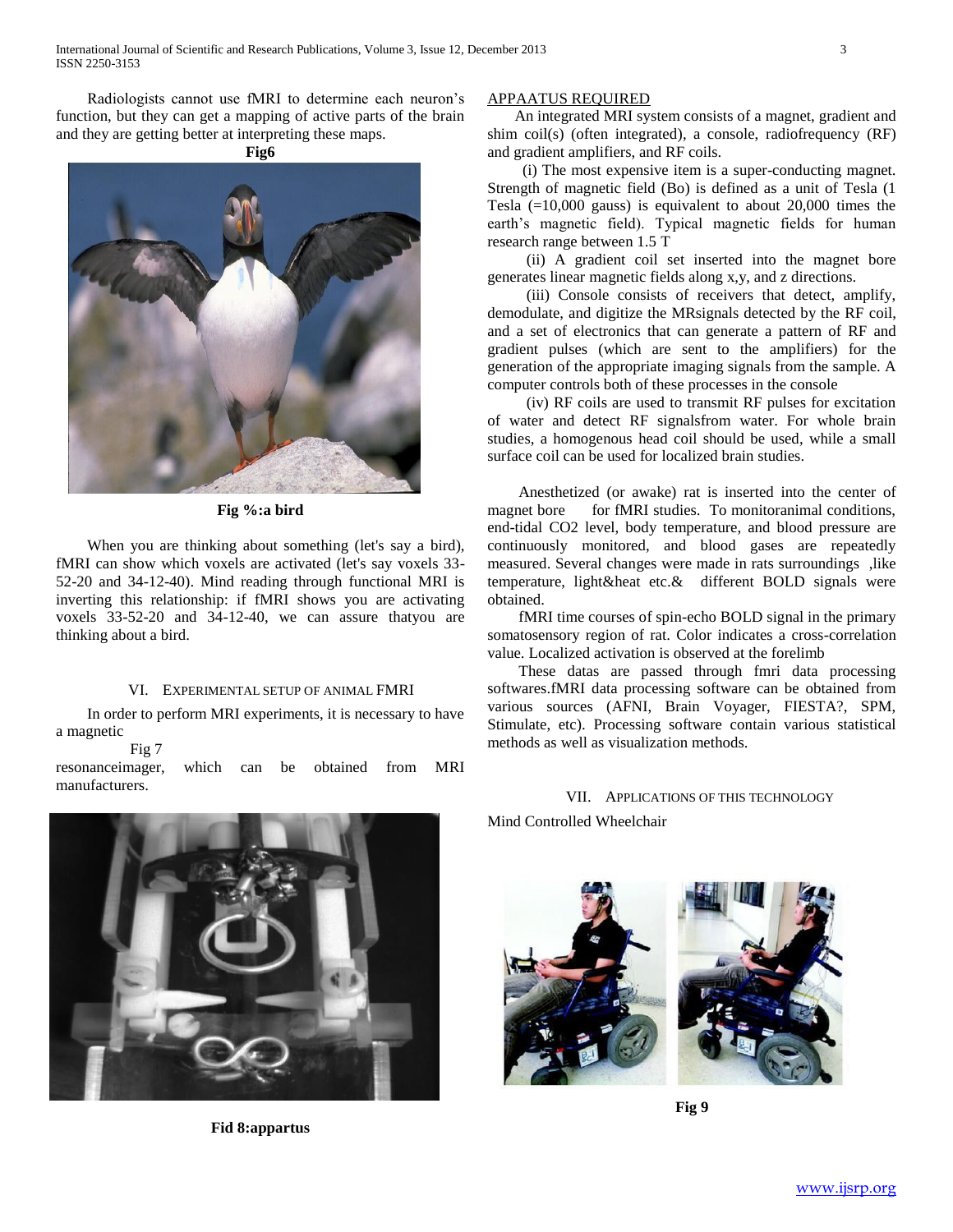A little different from the Brain-Computer Typing machine, this thing works by mapping brain waves when you think about moving left, right, forward or back, and then assigns that to a wheelchair command of actually moving left, right, forward or back.

 The result of this is that you can move the wheelchair solely with the power of your mind. It will be truly helpful for the paralysed and disabled people.

# WORLD WITHOUT INPUT DEVICES







# **Fig 10 :brain features in a mri scan report**

 Huge time is spent in input data to computers. By using this technology input can be given directly from mind to system,Leading to tremendous changes in industrial,health,& educational fields.

#### IN COMMUNICATION FIELD

 A future where we are surrounded with mobile phones, cars and online services that can read our minds and react to our moods. Even we can drive cars without streeing.

# CRIMINAL BRAINMAPPPING & LIE DETECTOR

 Development of this technology will become an helpful aid in reading intentions of criminals on scientific basis and to investigate crimes.

# IN MEDICAL FIELD



**Fig 12: General**

Physicians perform fMRI to:

Examine the anatomy of the brain.

-Determine precisely which part of the brain is handling critical functions such as thought, speech, movement and sensation, which is called brain mapping.

-Help assess the effects of stroke, trauma or degenerative disease (such as Alzheimer's) on brain function.

- Monitor the growth and function of brain tumours. Guide the planning of surgery, radiation therapy, or other surgical treatments for the brain.

# VIII. ADVANTAGES & DEMERITS

## ADVANTAGES



Fig 12: report